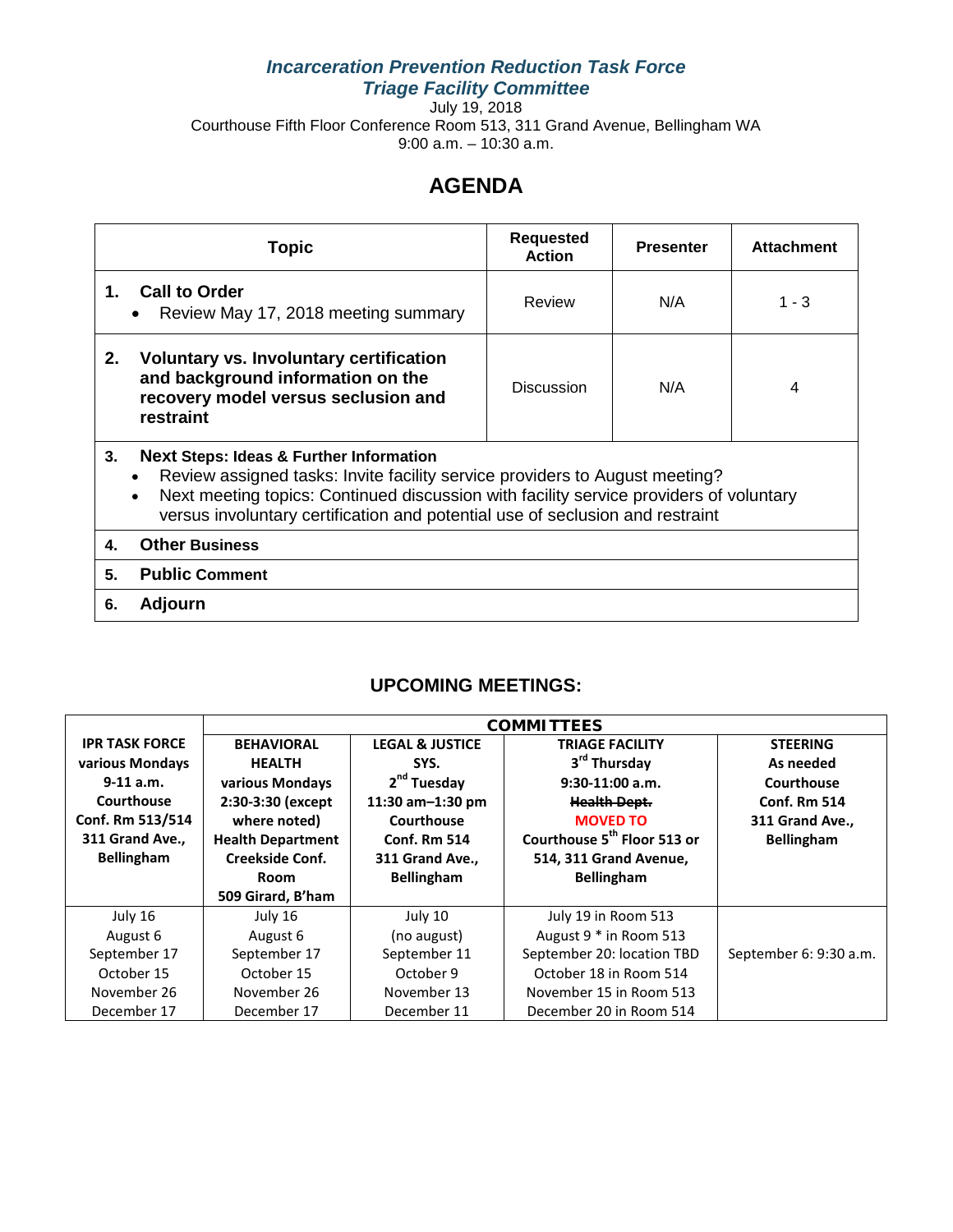| Whatcom County Incarceration Prevention and Reduction Task<br>Force<br><b>TRIAGE FACILITY COMMITTEE WORK PLAN</b>                                                                                                                                                                                                                                                                                                                                                                                                                                                                                                                                              |                 | <b>SHORT-TERM</b> |        |   |   |  |   |   |  |   |   |    |    |                   |
|----------------------------------------------------------------------------------------------------------------------------------------------------------------------------------------------------------------------------------------------------------------------------------------------------------------------------------------------------------------------------------------------------------------------------------------------------------------------------------------------------------------------------------------------------------------------------------------------------------------------------------------------------------------|-----------------|-------------------|--------|---|---|--|---|---|--|---|---|----|----|-------------------|
| <b>Task</b>                                                                                                                                                                                                                                                                                                                                                                                                                                                                                                                                                                                                                                                    | Respon<br>sible | <b>Status</b>     | Year 1 |   |   |  |   |   |  |   |   |    |    |                   |
|                                                                                                                                                                                                                                                                                                                                                                                                                                                                                                                                                                                                                                                                |                 |                   |        | 2 | 3 |  | 5 | 6 |  | 8 | 9 | 10 | 11 | $12 \overline{ }$ |
| 1. With guidance from the Whatcom County Health Department and involvement of other key<br>stakeholders, the Triage Facility Committee supports, plans for, and monitors progress to ensure<br>development of a programmatically effective and financially sustainable Triage and Crisis Stabilization<br>facility for Whatcom County. The Triage Facility Committee recognizes the value of the work being<br>undertaken by the County's Health as well as Administrative Services Departments, in the following<br>areas:                                                                                                                                    |                 |                   |        |   |   |  |   |   |  |   |   |    |    |                   |
| Facility design & construction                                                                                                                                                                                                                                                                                                                                                                                                                                                                                                                                                                                                                                 | Insert          | In progress       |        |   |   |  |   |   |  |   |   |    |    |                   |
| Securing operational funding                                                                                                                                                                                                                                                                                                                                                                                                                                                                                                                                                                                                                                   | Insert          | Complete          |        |   |   |  |   |   |  |   |   |    |    |                   |
| Program design and RFP<br>development and review                                                                                                                                                                                                                                                                                                                                                                                                                                                                                                                                                                                                               | Insert          | In progress       |        |   |   |  |   |   |  |   |   |    |    |                   |
| Developing operating procedures,<br>outreach, and training                                                                                                                                                                                                                                                                                                                                                                                                                                                                                                                                                                                                     | Insert          | Not started       |        |   |   |  |   |   |  |   |   |    |    |                   |
| Developing progress metrics and<br>outcome measures                                                                                                                                                                                                                                                                                                                                                                                                                                                                                                                                                                                                            | Insert          | Not started       |        |   |   |  |   |   |  |   |   |    |    |                   |
| Ongoing performance<br>management reporting                                                                                                                                                                                                                                                                                                                                                                                                                                                                                                                                                                                                                    | Insert          | Not started       |        |   |   |  |   |   |  |   |   |    |    |                   |
| Other as needed:                                                                                                                                                                                                                                                                                                                                                                                                                                                                                                                                                                                                                                               | Insert          | Not started       |        |   |   |  |   |   |  |   |   |    |    |                   |
| 2. With the aim of ensuring that the Triage Center programming is effectively integrated with new and<br>existing programs, the Triage Facility Committee will collaborate and coordinate its work with the<br>Incarceration Prevention and Reduction Task Force (IPRTF) Behavioral Health Committee and the County<br>Behavioral Health Advisory Committee. Specifically, the Triage Facility Committee will identify behavioral<br>health services that will be needed to support the successful operation of the Triage Center, (e.g. service<br>enriched housing) and make recommendations to the full Task Force regarding opportunities for<br>advocacy. |                 |                   |        |   |   |  |   |   |  |   |   |    |    |                   |
| Report from the IPRTF Behavioral<br>Health Committee (monthly)                                                                                                                                                                                                                                                                                                                                                                                                                                                                                                                                                                                                 | Insert          | In Progress       |        |   |   |  |   |   |  |   |   |    |    |                   |
| Report from the Behavioral Health<br>Advisory Committee (quarterly)                                                                                                                                                                                                                                                                                                                                                                                                                                                                                                                                                                                            | Insert          | In Progress       |        |   |   |  |   |   |  |   |   |    |    |                   |
| Use the data collected to inform<br>their conversations                                                                                                                                                                                                                                                                                                                                                                                                                                                                                                                                                                                                        | Insert          | Not started       |        |   |   |  |   |   |  |   |   |    |    |                   |
| Other as needed:                                                                                                                                                                                                                                                                                                                                                                                                                                                                                                                                                                                                                                               | Insert          | Not started       |        |   |   |  |   |   |  |   |   |    |    |                   |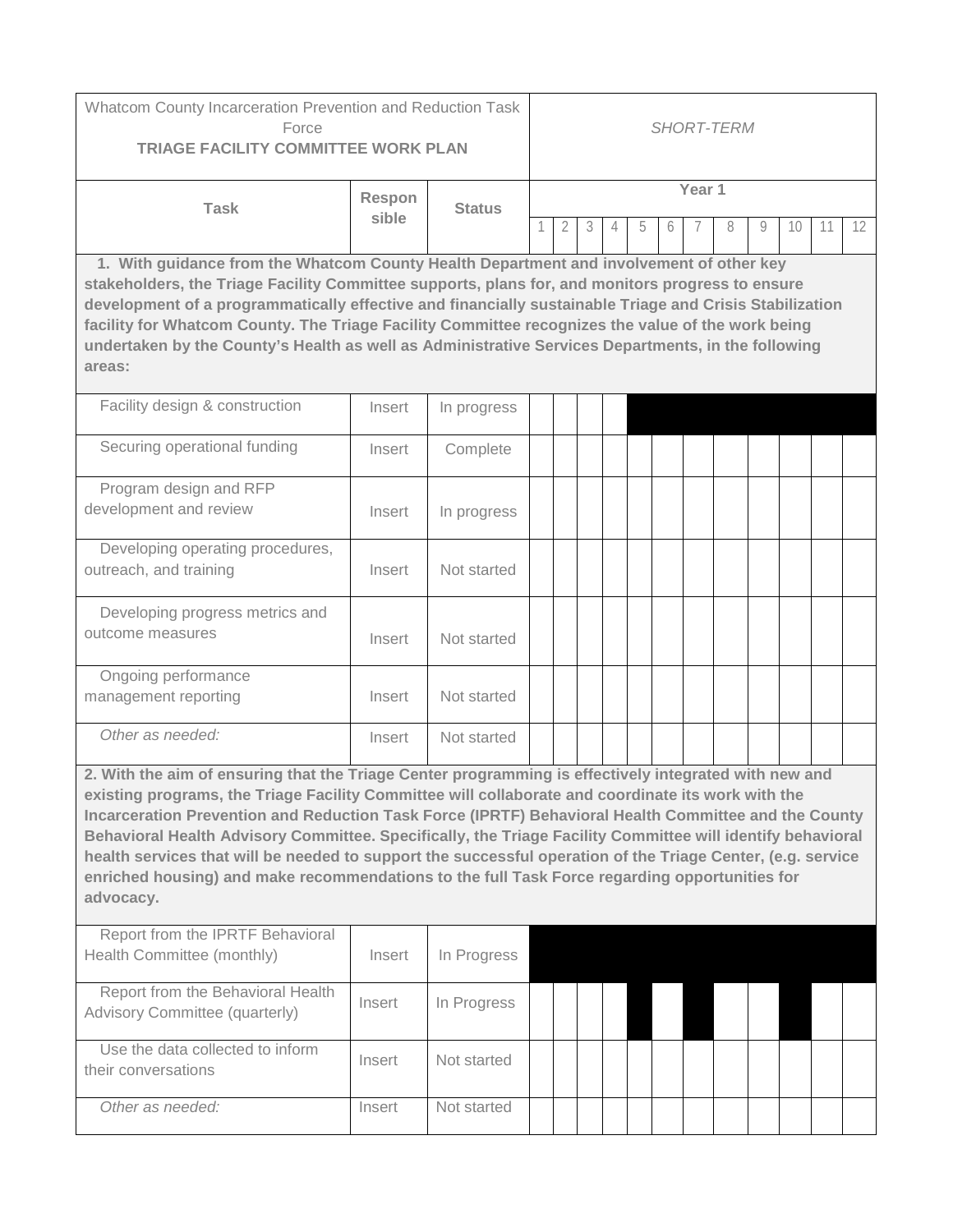#### **1. Call To Order**

Committee Chair Chris Phillips called the meeting to order at 9:32 a.m. in the Courthouse Fifth Floor Conference Room 513, 311 Grand Avenue, Bellingham.

Members Present: Todd Donovan, Kate Hansen, Jack Hovenier, Jeff Parks, Chris Phillips, Tyler Schroeder, Sandy Whitcutt

Members Absent: Jerry DeBruin, Perry Mowery

#### Review March 15, 2018 Meeting Summary

There were no changes.

#### **2. Annual Report**

Mark Gardner, Bellingham City Council Office, reported on the status of the annual report.

The committee discussed:

- The potential opportunity for including sobering chairs in the architectural design, including funding
- Include language on how often this committee meets
- Include better context on recent increases in services
- Include information on the outcome of the public meeting being well-received
- Include the recommendation for an involuntary placement, if approved
- Include how to allow greater access to community and peer-to-peer recovery groups in the detox facility
- The official naming of the entire facility:
	- o Crisis behavioral health facility.
	- o It is a medically-monitored withdraw facility for the acute detox side
	- $\circ$  It is a certified triage facility for involuntary placement for the mental health side
	- o They are no longer able to call it a triage facility, according to the Washington Administrative Code.
	- $\circ$  A "triage facility" is strictly attached to the mental health side of the facility
- Include the status of how managed care organizations (MCOs) plan to reimburse for operating funds
- They will have a common foyer open to the public, but not a common intake space
- Potential use for the existing triage facility space

#### **3. Review data needs of the committee and forward to the INDEX Committee**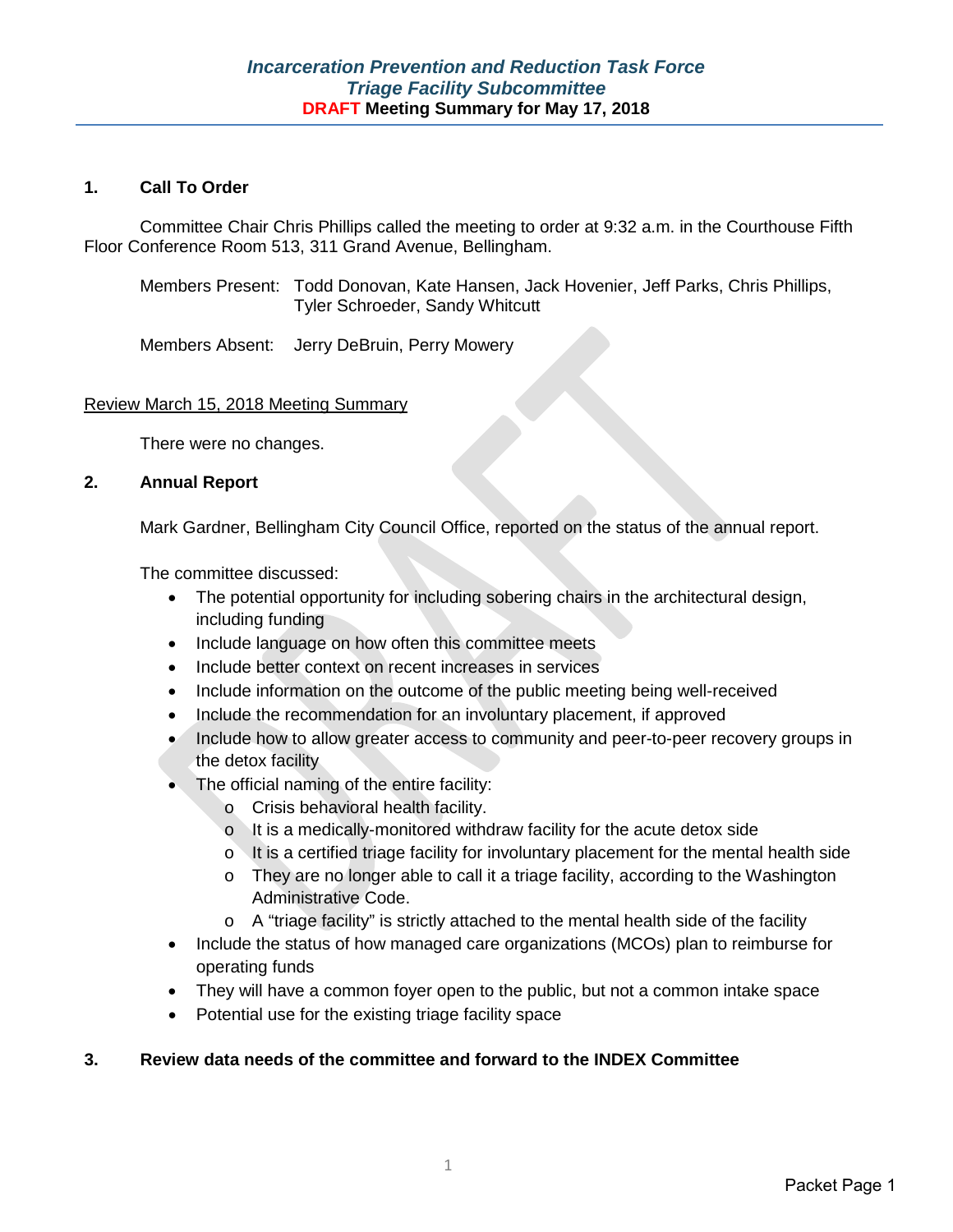## *Incarceration Prevention and Reduction Task Force Triage Facility Subcommittee* **DRAFT Meeting Summary for May 17, 2018**

The committee discussed whether the outcomes and trends are measurable, measuring use by law enforcement, expectations for reporting by the managed care organizations (MCOs), how the County leases the County's facility to providers, and how law enforcement chooses to take someone to a crisis center rather than jail.

## **4. Voluntary vs. involuntary triage facility**

Deacon reported on changes to the State statutes that allow triage facilities with two different levels of certification. The County administration has decided the facility can meet the new requirements to certify as an involuntary facility. She described the differences in the voluntary and new involuntary certification definitions and requirements, which includes the ability to seclude and restrain.

The committee discussed costs and funding issues, the State Department of Health requirements for physician oversight for seclusion and restraint; the opportunity of designing a capital facility to allow for involuntary certification, if they so choose; the costs of adding two seclusion rooms to the design;

Hovenier moved to recommend construction of the triage facility with two seclusion rooms, at an additional approximately \$80,000 to the project, to accommodate involuntary services of they choose to use them. The motion was seconded.

Schroeder suggested a friendly amendment to clarify the difference in operational issues between voluntary and involuntary certification before making a formal recommendation to the Task Force.

Hovenier accepted the friendly amendment.

The committee continued discussion on keeping their options open on certification; inviting experts and providers to a future meeting for further discussion on operations; and a recovery model versus seclusion and restraint.

The motion carried 6-0-1, with Whitcutt abstaining.

The committee continued to discuss:

- The nursing level of training required to do 15-minute checks when a seclusion and restraint room is used.
- What services are provided now to people who may need seclusion and restraint.
- Whether an involuntary certification and design will have a negative impact on existing patients who volunteer to go to the facility

The committee concurred to continue discussion at the June and July meetings to get background information on the Recovery Model versus seclusion and restraint, why the NSBHO has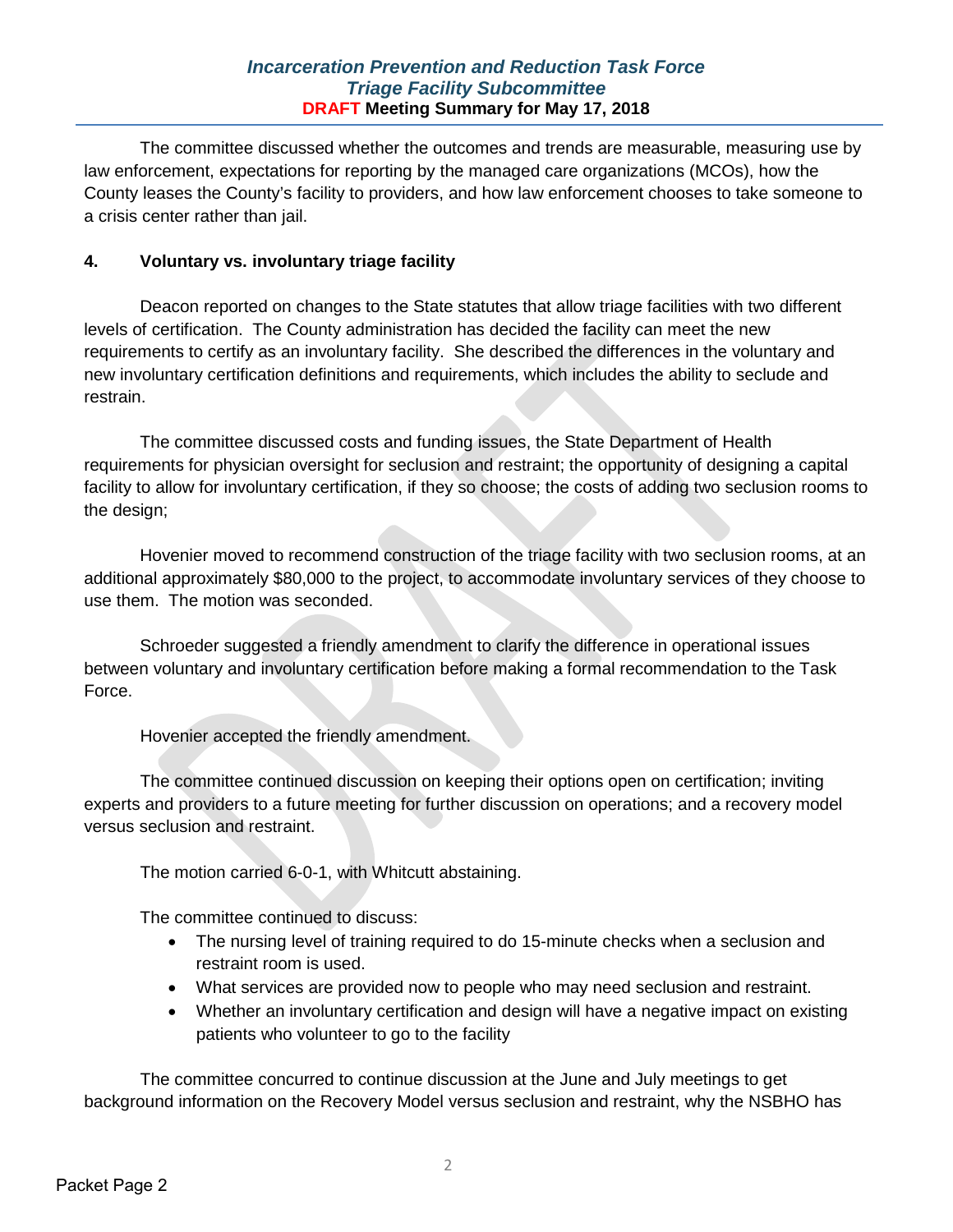chosen the Recovery Model and to not use seclusion and restraint, and the consequences if they don't include involuntary/seclusion and restraint.

## **5. MacArthur Grant opportunity to supplement Health Department technology grant**

The committee discussed whether or not anyone at the table has the time to put together a grant application for the MacArthur grant to supplement a recent \$25,000 Data Across Sectors for Health (DASH) grant the Health Department received for information exchange.

Phillips asked if the general consensus of the committee is to let the grant opportunity go.

The committee concurred.

Barry Buchanan, Whatcom County Council Office, stated he will work with the Council Committee and administration on other options for possibly applying for the grant funds.

## **6. Next Steps: Ideas & Further Information**

Schroeder stated he will work with staff to update the data needs list and annual report.

Phillips stated he will work with staff to set up an informal meeting to talk about governance and operations, and report back to the committee.

## **7. Other Business**

Whitcutt stated Michael McAuley will replace her on the Triage Facility Committee, but she will attend the next meeting for the discussion on the recovery model.

#### **8. Public Comment**

There was no public comment.

#### **9. Adjourn**

The meeting adjourned at 11:07 a.m.